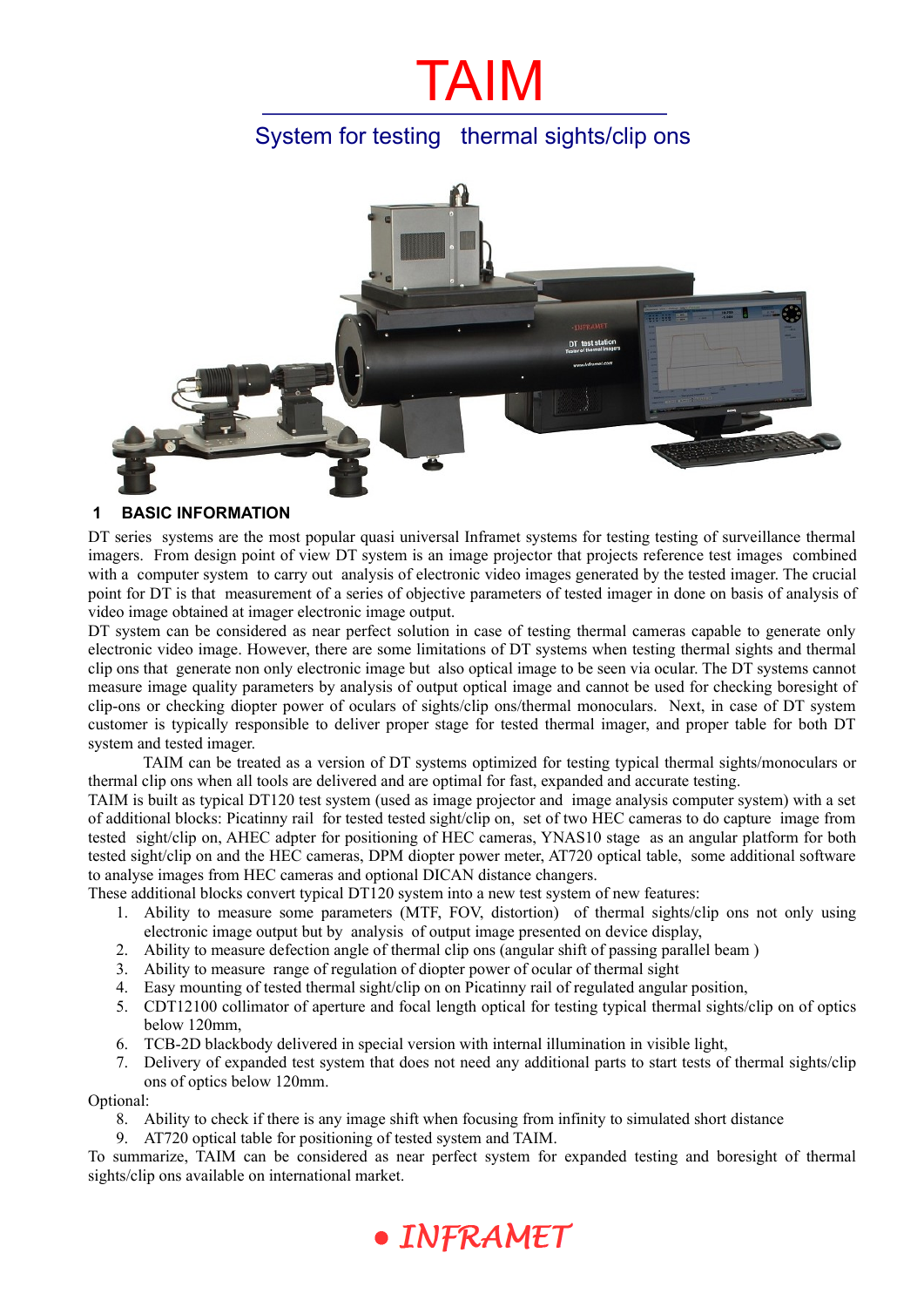# TAIM

# System for testing thermal sights/clip ons

## **2 SYSTEM STRUCTURE**

TAIM test system is a modular system built using a series of blocks:

- 1. CDT12100HR off axis reflective collimator (other collimators of different aperture, focal length can be delivered). Details at<http://www.inframet.com/Data%20sheets/CDT.pdf>
	- 2. TCB-2DV differential blackbody special version of TCB-2D blackbody with illumination of its emitter). Details as in https://www.inframet.com/Data%20sheets/TCB.pdf
	- 3. MRW-8 motorized rotary wheel (optimized for cooperation with a set of IR targets). Details as in [http://www.inframet.com/rotary\\_wheels.htm](http://www.inframet.com/rotary_wheels.htm)
	- 4. Set of IR targets (typically set of eight 4-bar targets, cross target, edge target, dot cross target). Details as in <http://www.inframet.com/targets.htm>
	- 5. PBP passive blackbody plate (special passive area blackbody used during noise/sensitivity tests of thermal imagers)
	- 6. Analog video frame grabber for capturing analog video image (http://www.inframet.com/computing\_sys[tem.htm](http://www.inframet.com/computing_system.htm) ).
	- 7. PC set typical PC/laptop working under Windows 7/10 operating system (with installed frame grabbers and tested by Inframet to check compatibility with the grabbers and Inframet software).
	- 8. High performance analog video monitor for subjective image quality tests of tested imagers
	- 9. TCB Control computer program used for control of TCB blackbody and MRW wheel
	- 10. SUB-T program computer program that offers software support during measurement of subjective parameters likeMRTD,
	- 11. BOR computer program to support boresight
	- 12. Picatinny rail for tested tested sight/clip on,
	- 13. set of two HEC cameras to do capture image from display of tested sight/clip on,
	- 14. AHEC adpter for positioning of HEC cameras,
	- 15. YNAS10 stage as an angular platform for both tested sight/clip on and the HEC cameras,
	- 16. DPM diopter power meter to measure range of regulation of diopter power of ocular of thermal sight
	- 17. TAS-T computer program used for semi-automatic measurement of a series of objective parameters of thermal imagers: MTF, SiTF, NETD, FPN, non uniformity, distortion, FOV, magnification.

#### Options:

- 18. Digital frame grabber. Customer can choose one of digital interfaces: Camera Link, GigE , LVDS, HD-SDI/DVI/HDMI, AHD/HD-TVI/HD-CVI, CoaXPress, USB2.0, USB3.0, Ethernet.
- 19. AT720 optical table to work as a platform for both TAIM and the tested devices.
- 20. set of two DICAN distance changers (to enable change of simulated distance to the targets).

## **3 TEST AND BORESIGHT CAPABILITIES**

 TAIM offers expanded testing and boresight of thermal sights and thermal clip ons of optical aperture not higher than 120mm. The tests can be carried out using analysis of image captured from electronic output or image captured from display of tested device.

Total test capabilities:

- 1. Measurement of MRTD
- 2. Measurement of deflection angle and image rotation of thermal clip ons,
- 3. Measurement of range of regulation of diopter power of ocular and accuracy of diopter scale,
- 4. Measurement of MTF, NETD, FPN, non uniformity, FOV, distortion, magnification at both electronic output and optical output (display). Attention: noise parameters measured only at electronic output. Options:
- 1. Checking if there is any image shift when focusing from infinity to simulated short distance